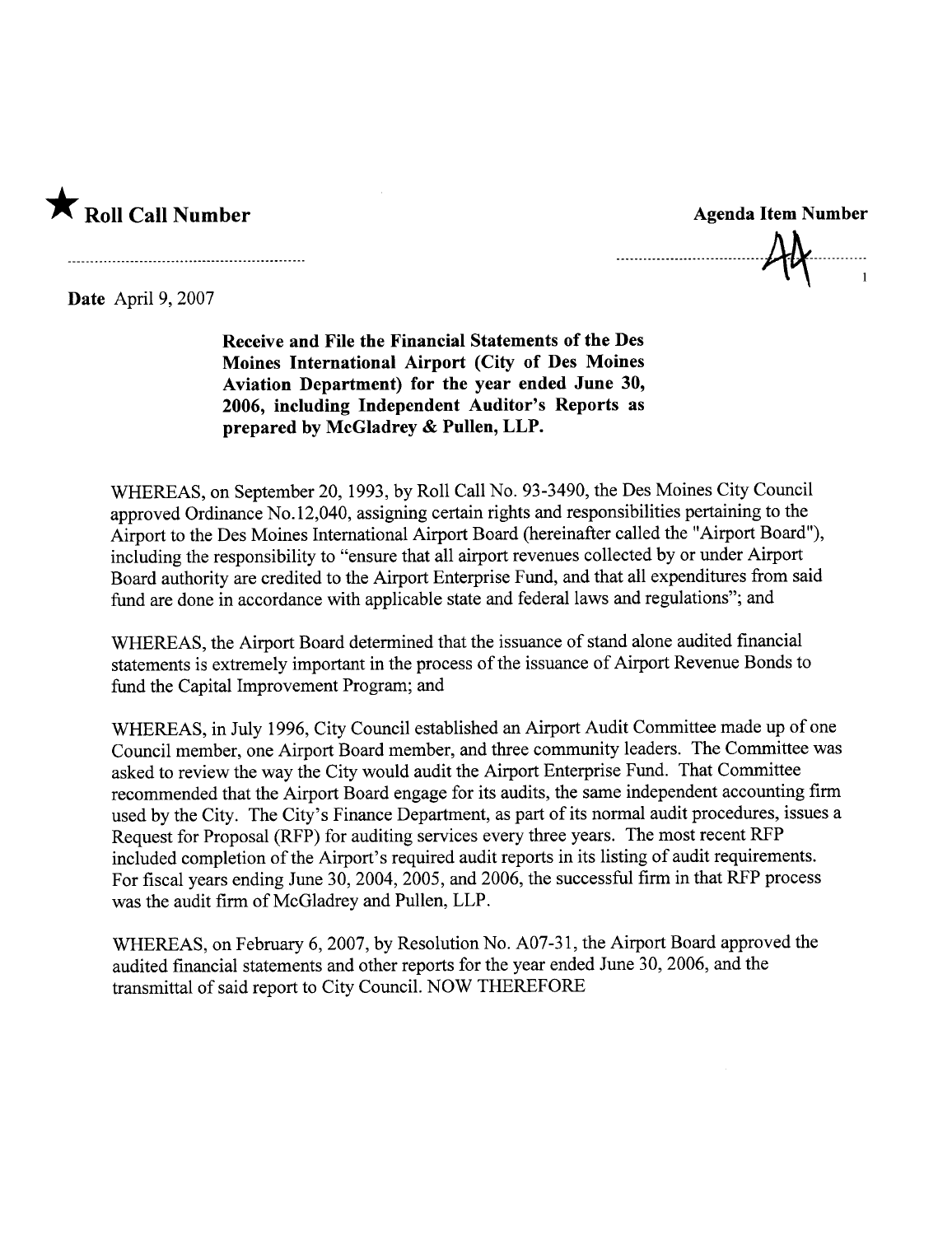

| <b>Agenda Item Number</b> |  |
|---------------------------|--|
| $A\&$                     |  |
|                           |  |

Date April 9, 2007

BE IT RESOLVED, BY THE CITY COUNCIL OF DES MOINES, IOWA:

That (1) the audited financial statements and other reports of the Airport for the year ended June 30, 2006, be received and filed; and (2) the letter from the Airport Board Chairperson be received and filed.

(Council Communication  $01-199$  is attached.)

Approved as to form:

Z

David A. Ferree **Assistant City Attorney** 

| <b>COUNCIL ACTION</b> | <b>YEAS</b> | <b>NAYS</b> | <b>PASS</b> | <b>ABSENT</b>   | <b>CERTIFICATE</b>                                                                                |
|-----------------------|-------------|-------------|-------------|-----------------|---------------------------------------------------------------------------------------------------|
| <b>COWNIE</b>         |             |             |             |                 |                                                                                                   |
| <b>COLEMAN</b>        |             |             |             |                 | I. DIANE RAUH, City Clerk of said City hereby<br>certify that at a meeting of the City Council of |
| <b>HENSLEY</b>        |             |             |             |                 | said City of Des Moines, held on the above date,                                                  |
| <b>KIERNAN</b>        |             |             |             |                 | among other proceedings the above was adopted.                                                    |
| <b>MAHAFFEY</b>       |             |             |             |                 |                                                                                                   |
| <b>MEYER</b>          |             |             |             |                 | IN WITNESS WHEREOF, I have hereunto set my<br>hand and affixed my seal the day and year first     |
| <b>VLASSIS</b>        |             |             |             |                 | above written.                                                                                    |
| <b>TOTAL</b>          |             |             |             |                 |                                                                                                   |
| <b>MOTION CARRIED</b> |             |             |             | <b>APPROVED</b> |                                                                                                   |
|                       |             |             |             |                 |                                                                                                   |
|                       |             |             |             | Mayor           | <b>City Clerk</b>                                                                                 |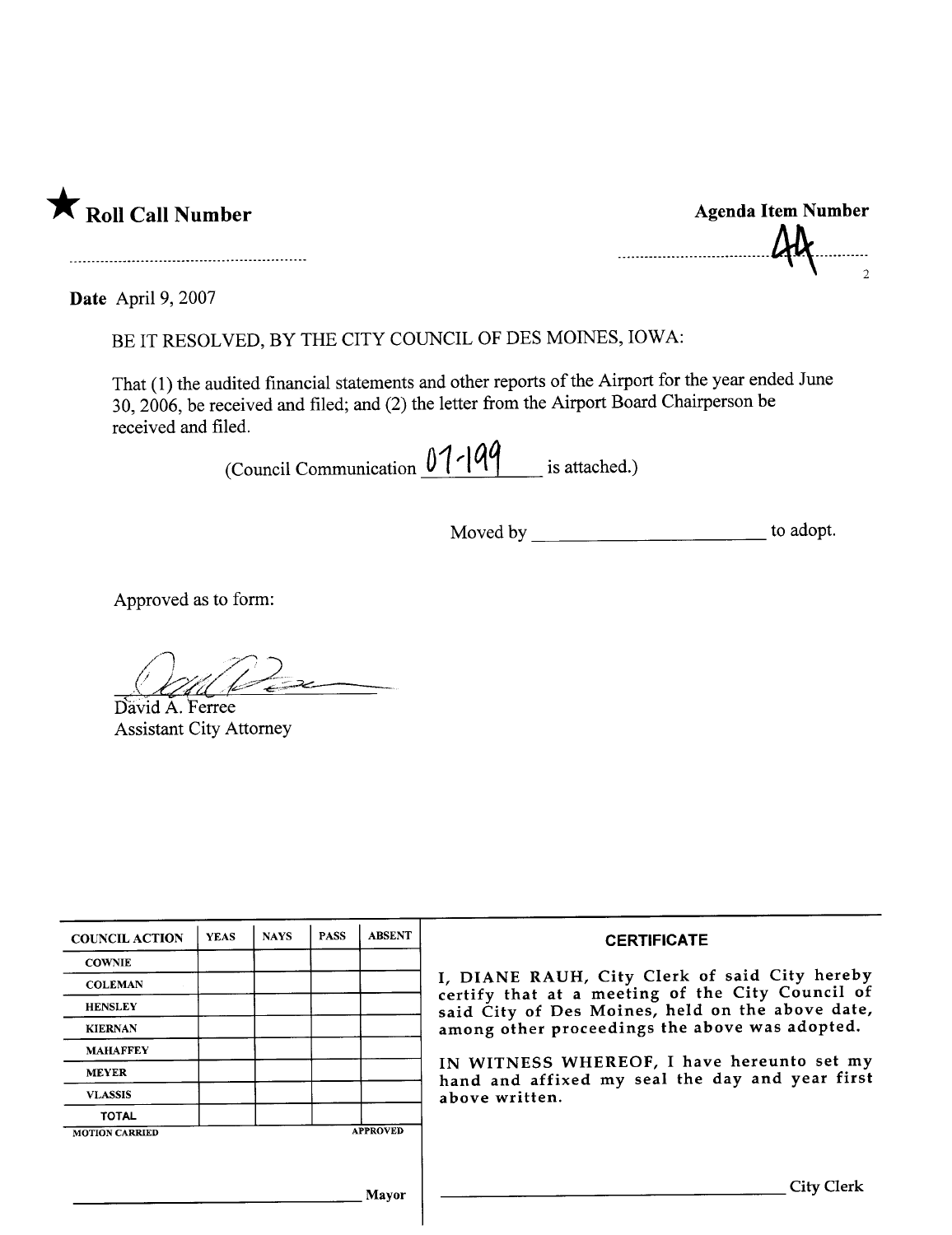M

March 12, 2007

The Honorable Mayor and Members of the Des Moines City Council 400 Robert D. Ray Drive Des Moines, IA 50309

#### RE: FY06 Airport Audited Financial Statements

Dear Mayor and Members of the City Council:

One of the covenants of the Airport's revenue bond issuance includes the completion of an annual, stand-alone, audited set of financial statements for the Airport. As you are aware, the City of Des Moines has contracted with McGladrey and Pullen, LLP, to perform the auditing services for the City, including the Airport, for the year ended June 30, 2006.

On February 6, 2007, by Resolution A07-3 1, the Airport Board approved the unqualified auditor's audit report covering the financial statements for the year ended June 30, 2006. Along with granting its approval, the Board authorized the transmittal of the reports to City CounciL.

On behalf of the Airport Board, it is my pleasure to present the each of you with a copy of the report. The Airport Board sincerely appreciates City Council's continuing support.

Should you have questions regarding this report, please contact me or Aviation Director Craig S. Smith.

Sincerely,

John R. Fitzglobon

Airport Board Chairperson

JRF:trs

Enclosure

cc: Airport Board Members Richard A. Clark, City Manager



DED MONDO INTERNATION, ROOM 201 5800 FLEUR DRIVE DES MOINES, IOWA 50321-2854 (515) 256-5100

ALL-AMERICAN CITY 1949.1976.1981 2003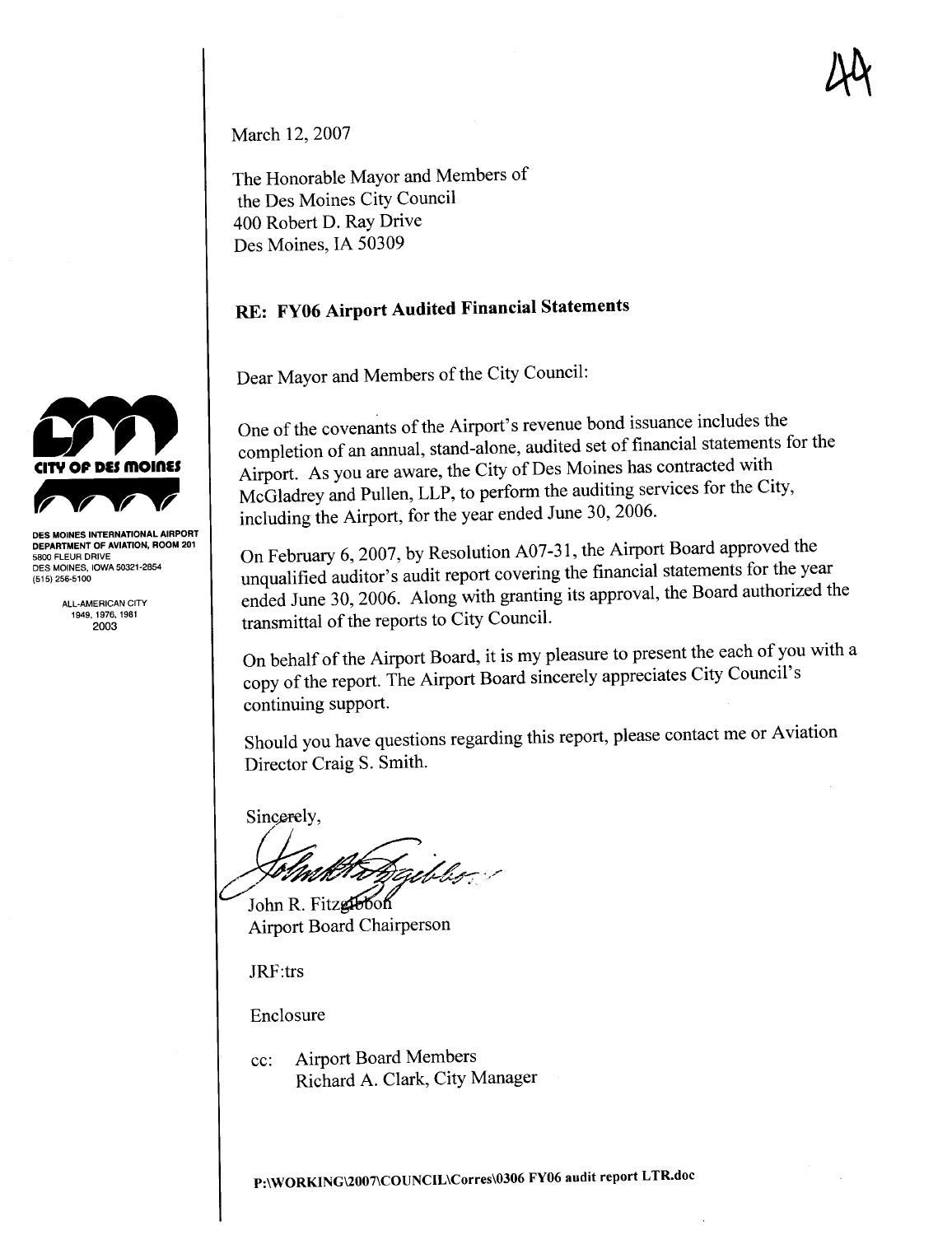# 44

## Des Moines International Airport

Financial Statements June 30,2006 and 2005

. . .

~ ~ . . .

" **.** 

" " " .

" . .

" " " " (With Auditor's Report Thereon)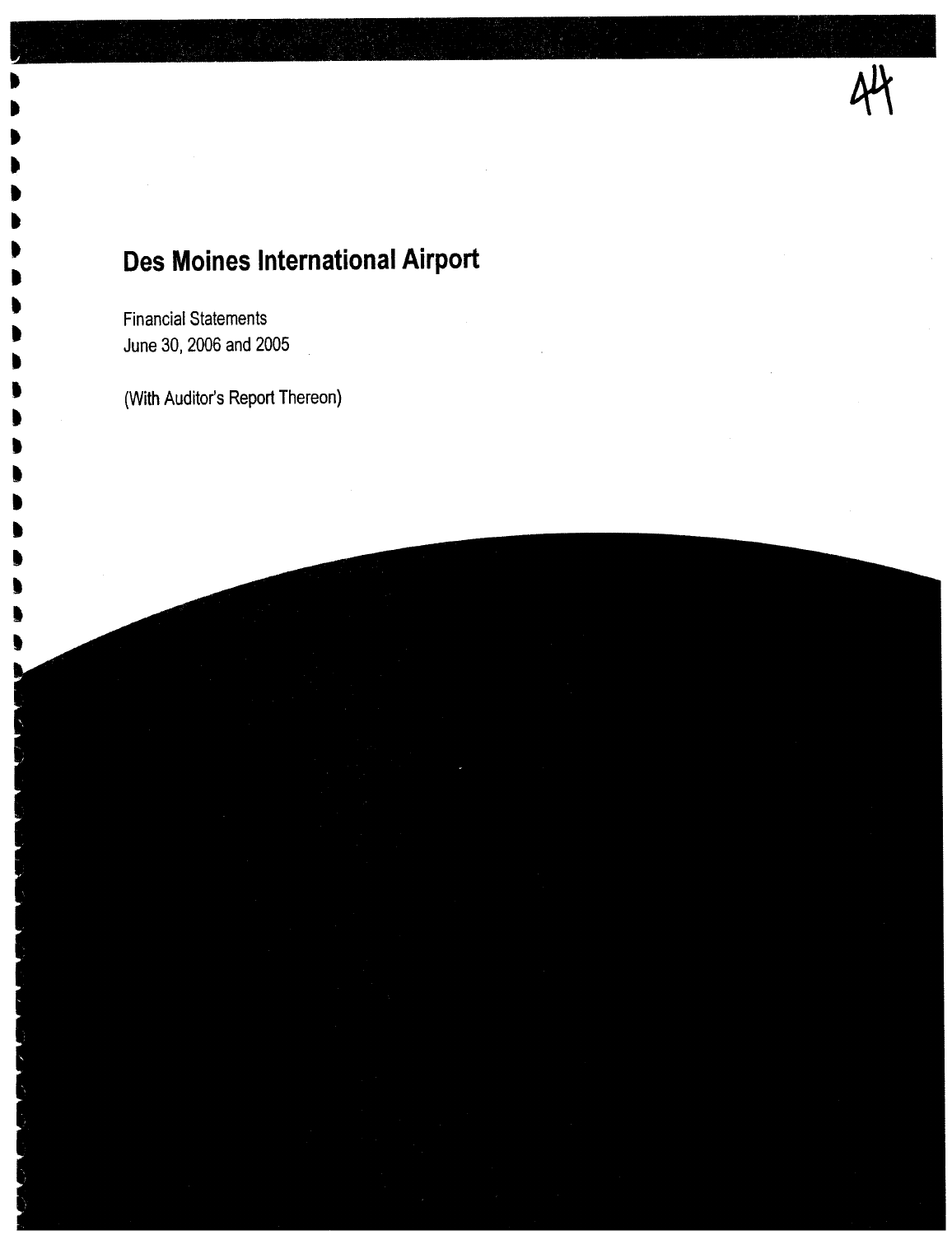# McGladrey & Pullen

Certified Public Accountants

**D** .<br>.<br>. .<br>. .<br>.<br>. .<br>. .<br>. .<br>. .<br>! .<br>. .<br>. t<br>V .<br>! .<br>. .<br>! .<br>? J<br>J **.** ,<br>!

" ,

" **y** t t , t . . . .

> ~ . t t . t . . . t l ~ ,

Independent Auditor's Report

Des Moines International Airport Board and the Honorable Mayor and Members of the City Council Des Moines International Airport City of Des Moines, Iowa Des Moines, Iowa

We have audited the accompanying financial statements of the Des Moines lritemational Airport, an enterprise fund of the City of Des Moines, Iowa, as of and for the years ended June 30, 2006 and 2005, as listed in the table of contents. These financial statements are the responsibilty of the City of Des Moines, Iowa's management. Our responsibility is to express an opinion on these financial statements based on our audits.

We conducted our audits in accordance with auditing standards generally accepted in the United States of America and the standards applicable to financial audits contained in Government Auditing Standards, issued by the Comptroller General of the United States. Those standards require that we plan and perform the audit to obtain reasonable assurance about whether the financial statements are free of material misstatement. An audit includes examining, on a test basis, evidence supporting the amounts and disclosures in the financial statements. An audit also includes assessing the accounting principles used and significant estimates made by management, as well as evaluating the overall financial statement presentation. We believe that our audits provide a reasonable basis for our opinion.

As discussed in Note 1, the financial statements present only the Des Moines International Airport, an enterprise fund of the City of Des Moines, Iowa, and do not purport to, and do not, present fairly the financial position of the City of Des Moines, Iowa and the changes in its financial position and cash flows for the years then ended in conformity with accounting principles generally accepted in the United States of America. Because the financial statements present only the Des Moines International Airport, an enterprise fund of the City of Des Moines, Iowa, and do not purport to, and do not, present the financial statements of the City of Des Moines, Iowa, management has chosen not to present a Management's Discussion & Analysis for the Des Moines International Airport.

In our opinion, the financial statements referred to above present fairly, in all material respets, the financial position of the Des Moines International Airport, an enterprise fund of the City of Des Moines, Iowa as of June 30, 2006 and 2005, and the respective changes in financial position and cash flows, for the years then ended in conformity with accounting principles generally accepted in the United States of America.

In accordance with Government Auditing Standards, we have also issued our report dated October 27, 2006 on our consideration of the Des Moines International Airport, an enterprise fund of the City of Des Moines, Iowa's internal. control over financial reporting and our tests of its compliance with certain provisions of laws, regulations, contracts, and grant agreements, and other matters. The purpse of that report is to describe the scope of our testing of internal control over financial reporting or on compliance and the results of that testing, and not to provide an opinion on the internal control over financial reporting or on compliance. That report is an integral part of an audit performed in accordance wtth Government Auditing Standards and should be considered in assessing the results of our audit.

McGladrey of Pullen, LLP

Davenport, Iowa October 27, 2006 McGladrey & Pullen, LLP is a member firm of RSM Intemationalan affiliation of separate and independent legal entities.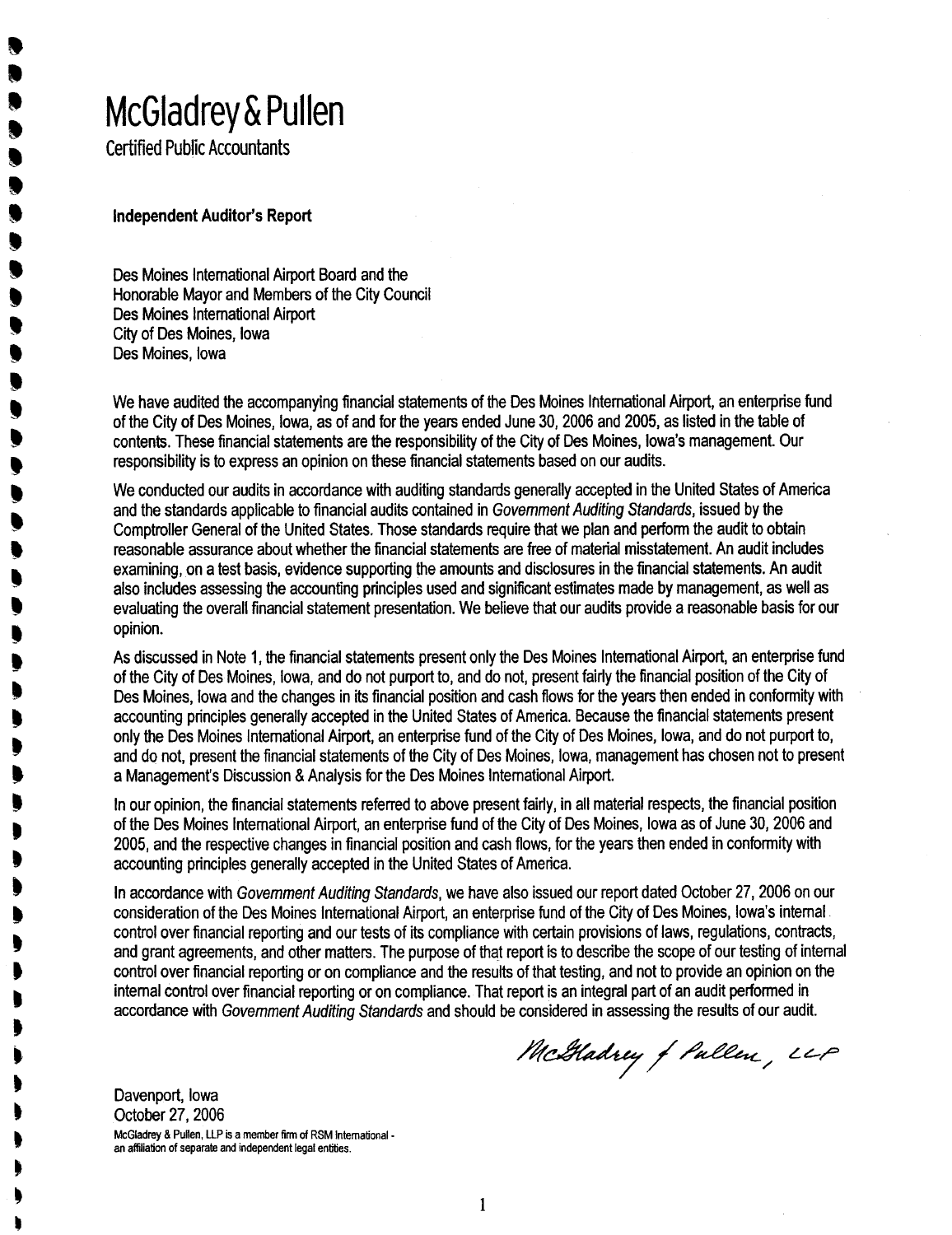## DES MOINES INTERNATIONAL AIRPORT

.

~ ,

,

.,

..

..

..

.......

Statements of Net Assets . June 30, 2006 and 2005

| <b>Assets</b>                                                                   |                |                   |
|---------------------------------------------------------------------------------|----------------|-------------------|
| <b>Current assets</b><br>Unrestricted assets:                                   | 2006           | 2005              |
|                                                                                 |                |                   |
| Cash and cash equivalents (note 2)<br>Accounts receivable, net of allowance for | S<br>9,708,339 | \$<br>2,739,717   |
| doubtful accounts of \$50,000 and none (note 8)                                 | 1,717,408      | 2,216,223         |
| Prepaid expenses                                                                | 149,516        | 136,530           |
| Amounts due from other governmental units                                       | 454,719        | 3,741,074         |
| Amounts due from signatory airlines                                             | 1,109,503      | 286,085           |
| Inventories                                                                     | 130,475        | 87,296            |
| Unamortized bond discount (note 5)                                              | 46,962         | 47,996            |
| Deferred asset (note 5)                                                         | 43,144         | 42,786            |
| Total current unrestricted assets                                               | 13,360,066     | 9,297,707         |
| Restricted assets:                                                              |                |                   |
| Cash and cash equivalents (note 2)                                              | 4,520,090      | 4,529,674         |
| Investments (note 2)                                                            | 3,074,211      | 6,846,673         |
| Accrued interest receivable                                                     | 9,625          | 51,175            |
| Passenger facility charges receivable                                           | 639,595        | 514,764           |
| Total current restricted assets                                                 | 8,243,521      | 11,942,286        |
| Total current assets                                                            | 21,603,587     | 21,239,993        |
| <b>Noncurrent assets</b>                                                        |                |                   |
| Capital assets (notes 3, 4 and 5):                                              |                |                   |
| Land<br>Buildings, improvements and equipment,                                  | 46,021,889     | 42,682,266        |
| net of accumulated depreciation                                                 | 141,891,393    | 124,981,848       |
| Construction in process                                                         | 73,824,403     | 86,232,451        |
| Total capital assets                                                            | 261,737,685    | 253,896,565       |
| Unamortized bond discount (note 5)                                              | 618,462        | 665,424           |
| Deferred asset (note 5)                                                         | 548,718        | 593,127           |
| Total noncurrent assets                                                         | 262,904,865    | 255, 155, 116     |
| Total assets                                                                    | 284,508,452    | \$<br>276,395,109 |

See accompanying notes to financial statements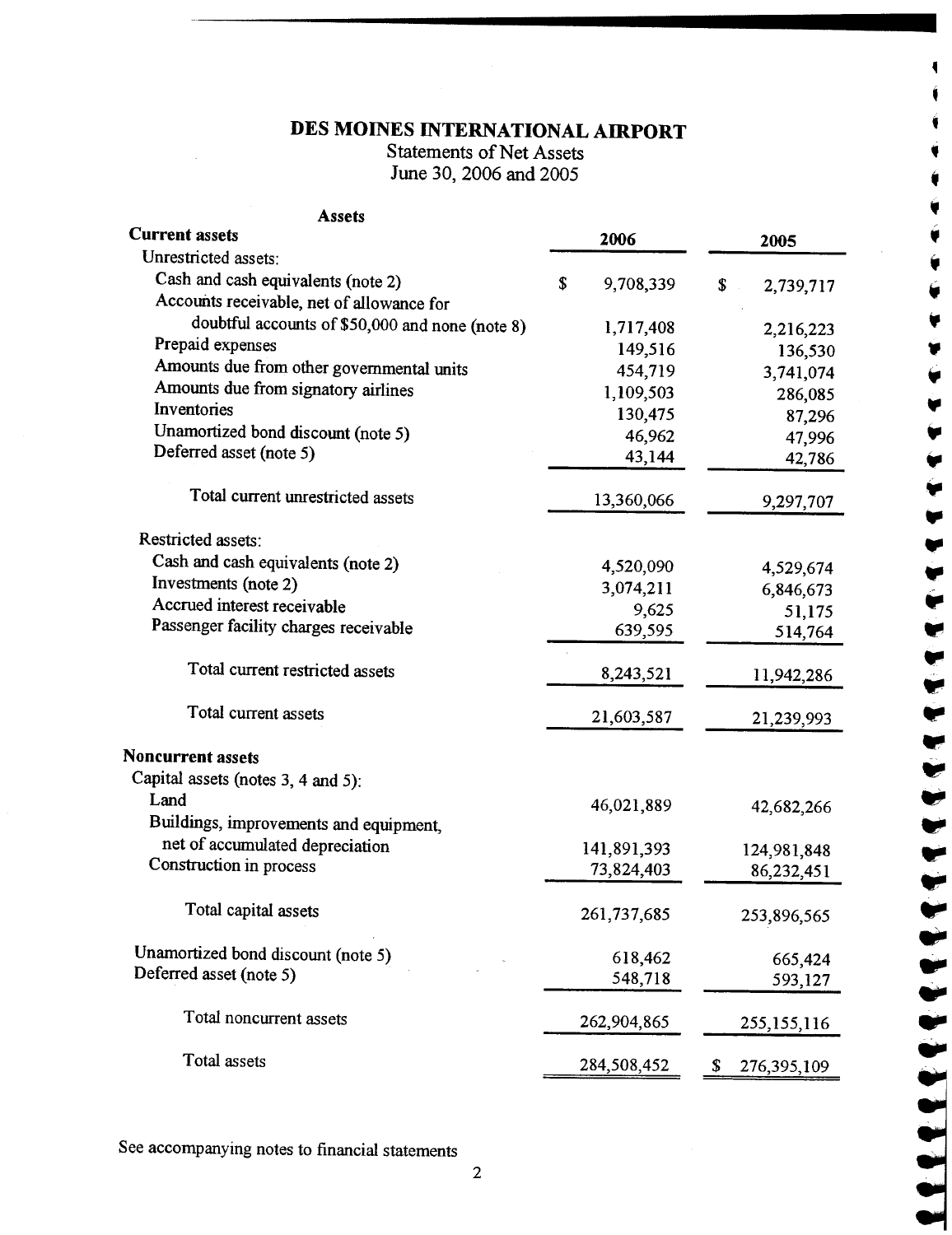#### Liabilities and Net Assets

| <b>Current liabilities</b>                                                                  | 2006          | 2005                |
|---------------------------------------------------------------------------------------------|---------------|---------------------|
| Payable from unrestricted assets:                                                           |               |                     |
| Accounts and warrants payable                                                               | 643,245<br>\$ | \$<br>621,887       |
| Accrued expenses                                                                            | 329,618       | 288,177             |
| Accrued employee benefits (note 5)                                                          | 285,560       | 303,040             |
| Deposit payments held by Airport                                                            | 115,700       | 137,800             |
| Amounts payable to City of Des Moines                                                       | 142,302       | 99,074              |
| Amounts due to signatory airlines                                                           | 61,251        | 859,428             |
| Deferred revenue                                                                            | 11,906        | 16,597              |
| Accrued interest payable                                                                    | 1,186,655     | 1,215,150           |
| Short-term notes payable (note 4)                                                           | 7,300,000     | 7,300,000           |
| Current maturities of capitalized leases (note 5)                                           | 275,729       | 268,316             |
| Unamortized bond premium (note 5)                                                           | 6,071         | 6,071               |
| Current maturities of long-term debt (note 5)                                               | 1,234,000     | 1,223,000           |
| Total liabilities payable from unrestricted assets                                          | 11,592,037    | 12,332,469          |
| Payable from restricted assets, construction-related                                        |               |                     |
| accounts and warrants payable                                                               | 2,454,903     | 6,180,909           |
| Total current liabilities                                                                   | 14,046,940    | 18,513,378          |
| <b>Noncurrent liabilities</b>                                                               |               |                     |
| Accrued employee benefits (note 5)                                                          | 516,993       | 552,990             |
| Capitalized leases (note 5)                                                                 | 1,330,536     | 1,606,265           |
| Unamortized Bond Premium (note 5)                                                           | 28,557        | 34,628              |
| Long-term debt (note 5)                                                                     | 39,604,000    | 40,838,000          |
| Total noncurrent liabilities                                                                | 41,480,086    | 43,037,954          |
| <b>Total liabilities</b>                                                                    | 55,527,026    | 61, 551, 332        |
| <b>Net Assets</b>                                                                           |               |                     |
| Investment in capital assets, net of related debt (notes 3 and 5)<br>Restricted net assets: | 220,516,078   | 211,269,618         |
| Capital projects                                                                            | 2,638,618     | 2,611,377           |
| Debt service (note 5)                                                                       | 3,150,000     | 3,150,000           |
| Unrestricted net assets                                                                     | 2,676,730     | (2,187,218)         |
| Total net assets                                                                            | 228,981,426   | 214,843,777         |
| Total liabilities and net assets                                                            | 284,508,452   | 276, 395, 109<br>\$ |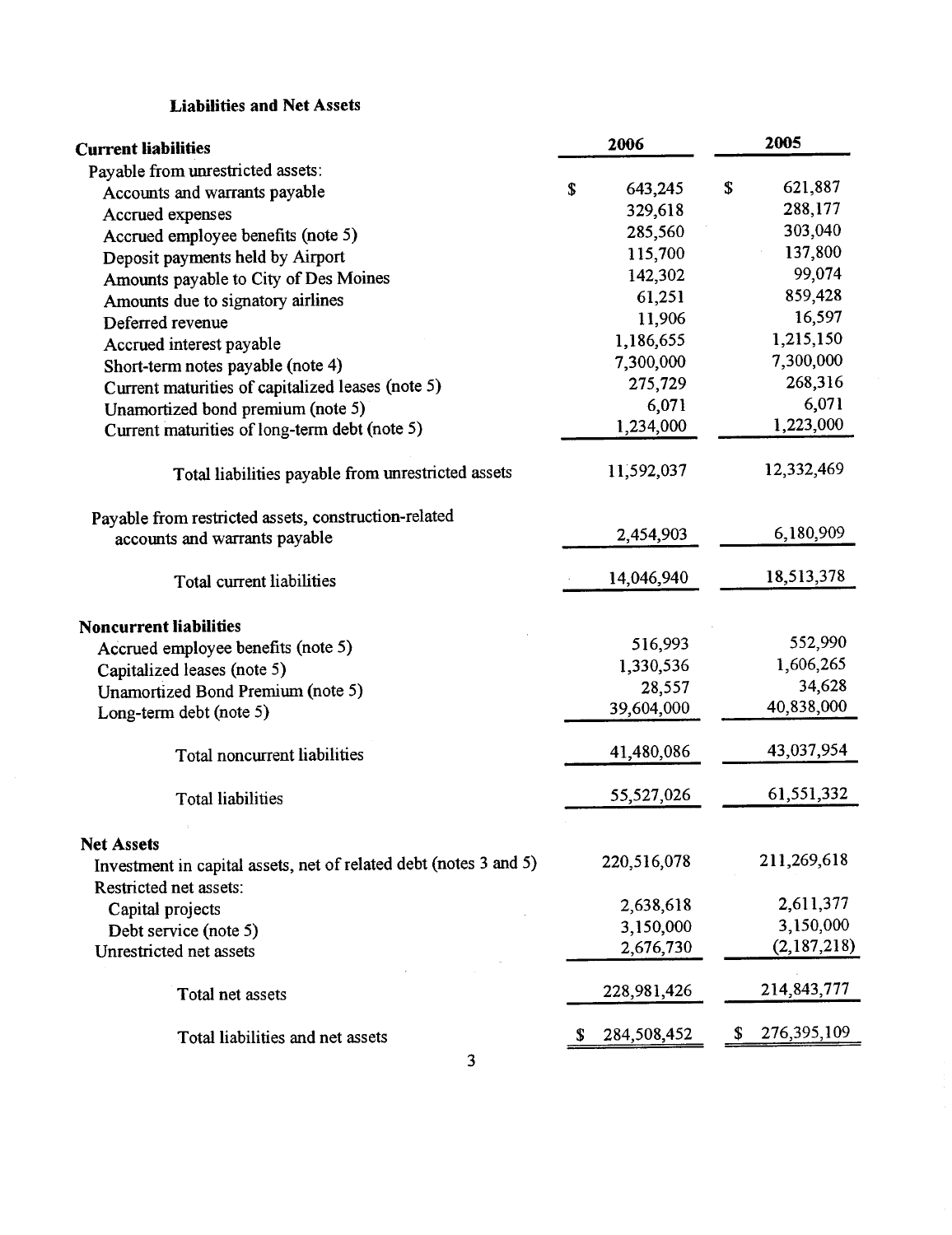#### DES MOINES INTERNATIONAL AIRPORT

**y** .<br>1 .

It

,<br>, **.** 

**. .**<br>. **.**<br>. **.** 

# Statements of Revenues, Expenses, and Changes in Net Assets<br>For the Years Ended June 30, 2006 and 2005

|                                                | 2006            | 2005              |
|------------------------------------------------|-----------------|-------------------|
| Operating revenues (notes 7 and 8)             |                 |                   |
| Landing fees                                   | \$<br>4,508,716 | \$<br>4,553,515   |
| <b>Facility rentals</b>                        | 6,053,813       | 4,779,260         |
| Parking fees                                   | 6,748,168       | 6,661,688         |
| Car rental concessions                         | 1,827,396       | 1,854,683         |
| Other concessions                              | 874,356         | 875,313           |
| D<br>Other airfield-related revenue            | 3,909,771       | 3,066,328         |
| D<br>Other                                     | 392,530         | 377,088           |
| Total operating revenues<br>▶                  | 24,314,750      | 22, 167, 875      |
| ♦<br>Operating expenses (notes 5 and 6)        |                 |                   |
| d<br>Contractual services                      | 6,324,678       | 5,925,362         |
| Personnel services                             | 8,879,619       | 8,534,019         |
| þ<br>Supplies                                  | 1,562,723       | 1,599,832         |
| Depreciation                                   | 7,616,767       | 6,996,014         |
| b<br>Amortization                              | 85,976          | 92,808            |
| Bad debt                                       | 45,110          | 66,156            |
| Total operating expenses<br>●                  | 24,514,873      | 23,214,191        |
| Operating loss<br>●                            | (200, 123)      | (1,046,316)       |
| ◗<br>Non-operating revenues (expenses)         |                 |                   |
| ▶<br>Investment earnings                       | 752,322         | 601,770           |
| ◗<br>Interest expense                          | (2, 563, 319)   | (2, 592, 220)     |
| Gain / (loss) on sale of assets                | (2,911)         | 31,629            |
| D<br>Passenger facility charges                | 3,809,524       | 3,948,628         |
| þ<br>Total non-operating revenues / (expenses) | 1,995,616       | 1,989,807         |
| D<br>Net increase in net assets, exclusive of  |                 |                   |
| þ<br>capital grant revenues                    | 1,795,493       | 943,491           |
| <b>Capital grant revenues</b>                  | 12,342,156      | 10,858,017        |
| Net increase in net assets                     | 14,137,649      | 11,801,508        |
| Net assets, beginning of year                  | 214,843,777     | 203,042,269       |
| Net assets, end of year                        | \$228,981,426   | \$<br>214,843,777 |

**SEP 2020**<br>See accompanying notes to financial statements. See accompanying notes to financial statements.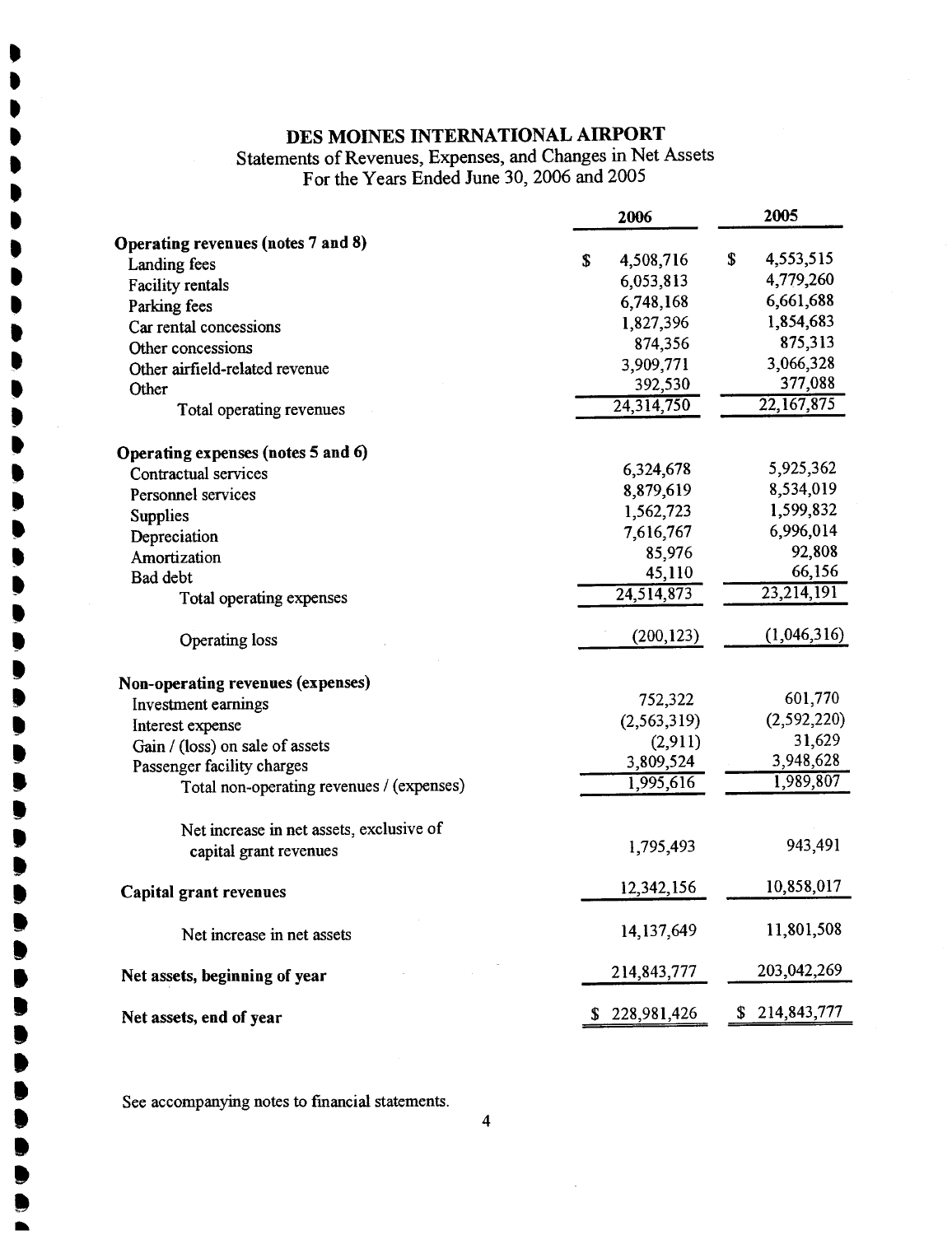## DES MOINES INTERNATIONAL AIRPORT

Statements of Cash Flows For the Years Ended June 30, 2006 and 2005

|                                                        | 2006               | 2005                  |
|--------------------------------------------------------|--------------------|-----------------------|
| <b>Cash flows from operating activities</b>            |                    |                       |
| Proceeds received by providing services                | 26, 243, 305<br>\$ | 19,913,459<br>\$      |
| Payments to suppliers                                  | (7,824,602)        | (7,482,401)           |
| Payments to employees                                  | (8,826,142)        | (8,601,034)           |
| Net cash provided by operating activities              | 9,592,561          | 3,830,024             |
| <b>Cash flows from investing activities</b>            |                    |                       |
| Interest payments received                             | 815,883            | 609,219               |
| Investment maturities and sales                        | 4,250,451          | 8,549,213             |
| Investment purchases                                   | (500,000)          | (4,750,451)           |
| Net cash provided by investing activities              | 4,566,334          | 4,407,981             |
| Cash flows from non-capital financing activities       |                    |                       |
| Net cash provided by non-capital financing activities, |                    |                       |
| proceeds from inter-fund accounts                      | 43,228             | 99,074                |
| Cash flows from capital financing activities           |                    |                       |
| Proceeds from intergovernmental capital grants         | 12,342,156         | 10,858,017            |
| Passenger facility charges received                    | 3,684,693          | 4,109,470             |
| Interest paid                                          | (2, 591, 814)      | (2,577,836)           |
| Premium cost from issuance                             |                    | 17,436                |
| Principal paid on short-term notes payable             | (14,600,000)       | (16,500,000)          |
| Principal paid on capitalized leases                   | (268, 316)         | (261, 129)            |
| Payments for bond issue costs                          |                    | (8,146)               |
| Proceeds from issuance of long-term bonds              |                    | 941,000               |
| Principal paid on long-term notes payable              | (1,223,000)        | (2,530,000)           |
| Proceeds from issuance of short-term notes payable     | 14,600,000         | 16,600,000            |
| Proceeds from sale of capital assets                   | 2,150              | 48,300                |
| Acquisition and construction of capital assets         | (19, 188, 954)     | (19, 294, 133)        |
| Net cash (used in) capital financing activities        | (7, 243, 085)      | (8,597,021)           |
| Net increase / (decrease) in cash and cash equivalents | 6,959,038          | (259, 942)            |
| Cash and cash equivalents, beginning of year           | 7,269,391          | 7,529,333             |
| Cash and cash equivalents, end of year                 | 14,228,429<br>S.   | 7,269,391<br>\$       |
| See accompanying notes to financial statements.        |                    | (continued on page 6) |

. . **)** t

.

**.** .

. .

.

l) l) ,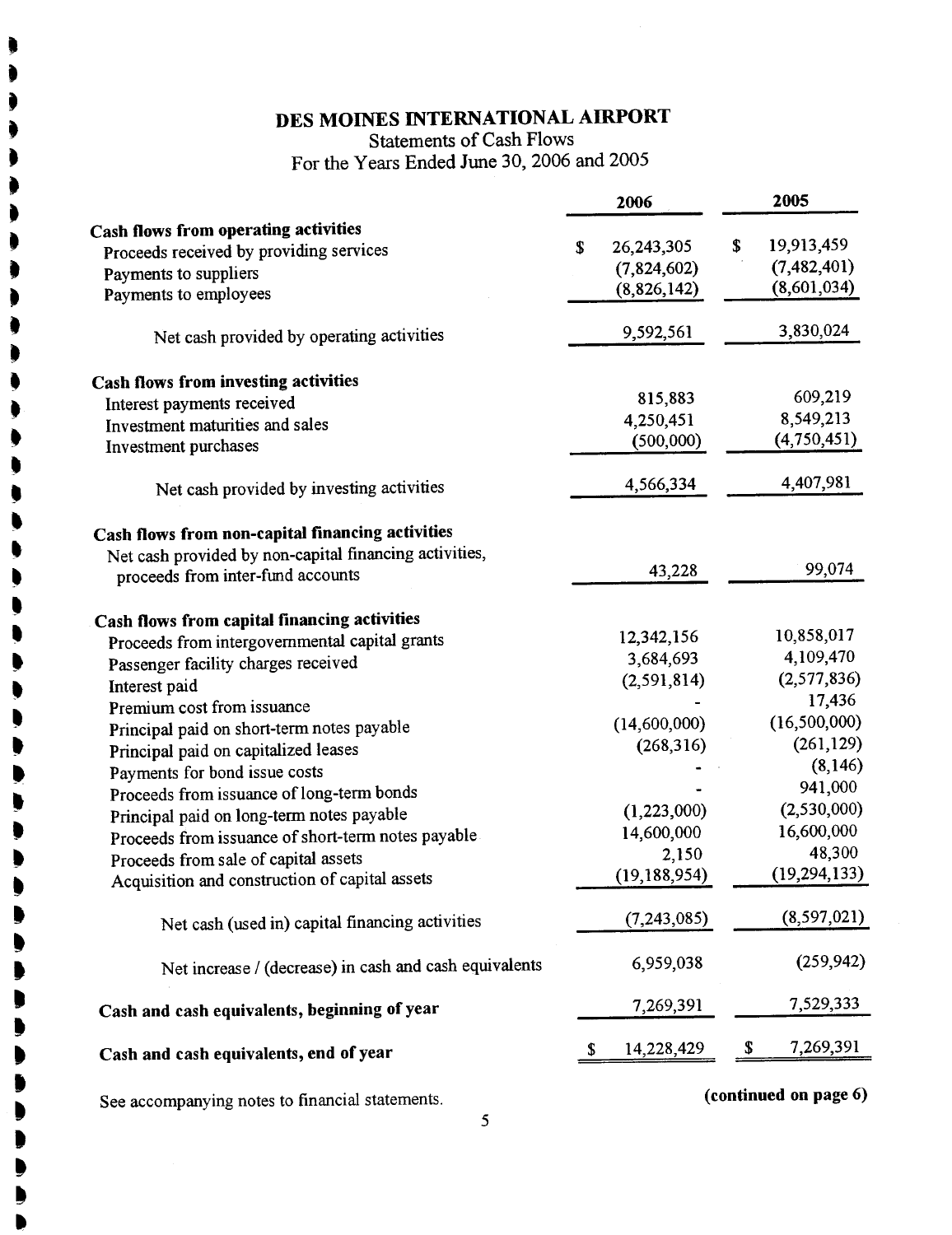## DES MOINS INTERNATIONAL AIRPORT

Statements of Cash Flows (Continued) For the Years Ended June 30, 2006 and 2005

|                                                                  |    | 2006        |    | 2005        |
|------------------------------------------------------------------|----|-------------|----|-------------|
| Reconciliation of operating loss to net cash                     |    |             |    |             |
| provided by operating activities                                 |    |             |    |             |
| Operating loss                                                   | \$ | (200, 123)  | S. | (1,046,316) |
| Depreciation                                                     |    | 7,616,767   |    | 6,996,014   |
| Amortization                                                     |    | 85,976      |    | 92,808      |
| (Increases) / decreases in assets:                               |    |             |    |             |
| Accounts receivable and prepaid expenses                         |    | 3,772,184   |    | (3,571,127) |
| Inventories                                                      |    | (43, 179)   |    | (44, 170)   |
| Due from signatory airlines                                      |    | (823, 418)  |    | 563,969     |
| Increases / (decreases) in liabilities:                          |    |             |    |             |
| Due to signatory airlines                                        |    | (798, 177)  |    | 752,734     |
| Deposit payments held by Airport                                 |    | (22,100)    |    | 27,400      |
| Accounts and warrants payable                                    |    | 21,358      |    | (83,338)    |
| Deferred revenue                                                 |    | (4,691)     |    | 16,597      |
| Accrued liabilities and employee benefits                        |    | (12,036)    |    | 125,453     |
| Net cash provided by operating activities                        |    | 9,592,561   | S  | 3,830,024   |
| <b>Schedule of non-cash activities:</b>                          |    |             |    |             |
| Non-cash investing activity, net increase / (decrease) in        |    |             |    |             |
| fair value of investments                                        | S  | (22,011)    | S  | 27,038      |
| Non-cash capital and related financing activities:               |    |             |    |             |
| Additions to contracts payable for acquisition of capital assets |    |             |    | 3,510,090   |
| Payments on contracts payable for acquisition of capital assets  |    | (3,726,006) |    |             |
|                                                                  |    | (3,726,006) | \$ | 3,510,090   |
| Total non-cash capital and related financing activities          | Ъ  |             |    |             |

See accompanying notes to financial statements.

. .<br>!

y . .<br>! .<br>! j<br>D .<br>D .<br>! t<br>P .<br>! .<br>! ,<br>) ,<br>)

> I) I) I) ,<br>)<br>.

I) I) I) ,<br>! ,<br>!

I) I) I) ,<br>, ,<br>,

I) .. .<br>. ,<br>, ,<br>!

I) ,<br>, ,<br>)

l) I) ,<br>) ,<br>, ,<br>,<br>, J<br>D .<br>.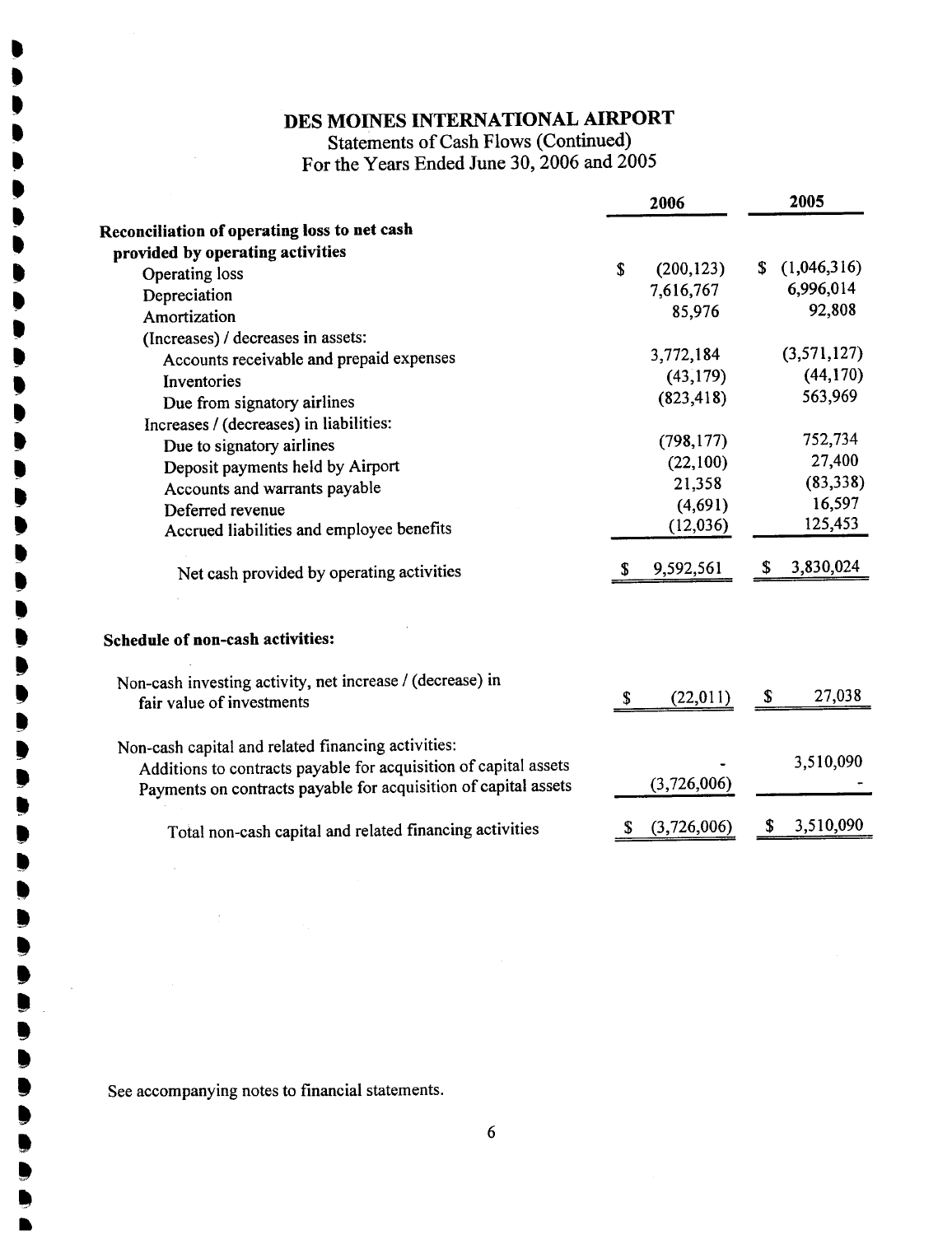#### Notes to Financial Statements

## (1) Nature of Reporting Entity and Summary of Signifcant Accounting Policies

#### Nature of Reporting Entity

. .<br>! t .<br>! .<br>. .<br>! ,<br>)<br>. .<br>! .<br>! .<br>. .<br>! .<br>! ,<br>, .<br>! .<br>! ,<br>! ,<br>! ,<br>) ,<br>, ,<br>! **.** .<br>! ,<br>.<br>. **. .**<br>. y<br>D **.** ,<br>,<br>, **.**<br>. .<br>! .<br>. **.**<br>. **.**<br>. **.**<br>. **.**<br>.

 $\blacksquare$  $\bullet$  $\bullet$ .<br>.<br>.

..

**.**<br> $\bullet$ 

The Des Moines International Airport (the "Airport") provides an airline terminal, runways and other aeronautical facilities in Des Moines, Iowa, for use by passenger, cargo, military and private aircraft. In addition, the Airport provides parking services and facilties for various tenant concessionaires to conduct business.

The Airport meets the criteria set forth in accounting principles generally accepted in the United States of America as promulgated by the Governental Accounting Standards Board ("GASB") to be included as an Enterprise Fund of the City of Des Moines (the "City"). As such, the Airport is an integral part of the City and is presented in the City's financial statements. An Enterprise Fund is established to account for operations that are financed and operated in a manner similar to private business enterprises, where the intent is that costs of providing goods or services to the general public on a continuing basis be financed or recovered primarily through user charges. There are no other funds of the City combined with the Airport in the accompanying financial statements. All accounts established by bond ordinances related to the Airport have been combined for reporting purposes in the accompanying financial statements.

The Airport does not have any component units and is not involved in any joint ventures.

#### Summary of Signifcant Accounting Policies

General - In accordance with GASB No. 20, Accounting and Financial Reporting for Proprietary Funds and Other Governmental Entities that Use Proprietary Fund Accounting, the Airport, as a Proprietary Fund of the City, has elected to apply all applicable Financial Accounting Standards Board pronouncements issued on or before November 30, 1989, except for those pronouncements which conflict with or contradict GASB pronouncements, to its Enterprise Funds.

The accompanying financial statements are presented in the form of a single Enterprise Fund that encompasses all financial activity relative to operating and improving the Airport facilities. The financial statements have been prepared in accordance with accounting principles generally accepted in the United States of America. The economic measurement focus and the accrual basis of accounting is used by the Airport, and as such, revenues are recorded when earned and expenses are recorded as incurred. Under this basis of accounting all assets and liabilities associated with the operation of the Airport are included in the Statement of Net Assets.

Cash, Pooled-Cash-Investments, and Other Investments - The Airport maintains all cash and investments with the City, which are invested on a short-term basis. The City allocates investment income to the Airport based upon the City's rate of return on pooled cash investments and the Airport's average monthly deposit balance. The Airport considers all highly liquid investments with a maturity of less than ninety days when purchased to be cash equivalents. Investments are reported at fair value. Securities traded on national or international exchanges are valued at the last reported sales price at current exchange rates.

Receivables - Receivables are reported net an allowance for doubtful accounts. When continued collection activity results in the receipt of amounts previously written off as uncollectible, revenue is recognized for the amount collected.

Restricted Assets - Restricted assets consist of monies and other resources that are restricted legally as follows:

Capital funds - These assets represent capital debt proceeds that are restricted to designated capital projects and cannot be expended for any other item.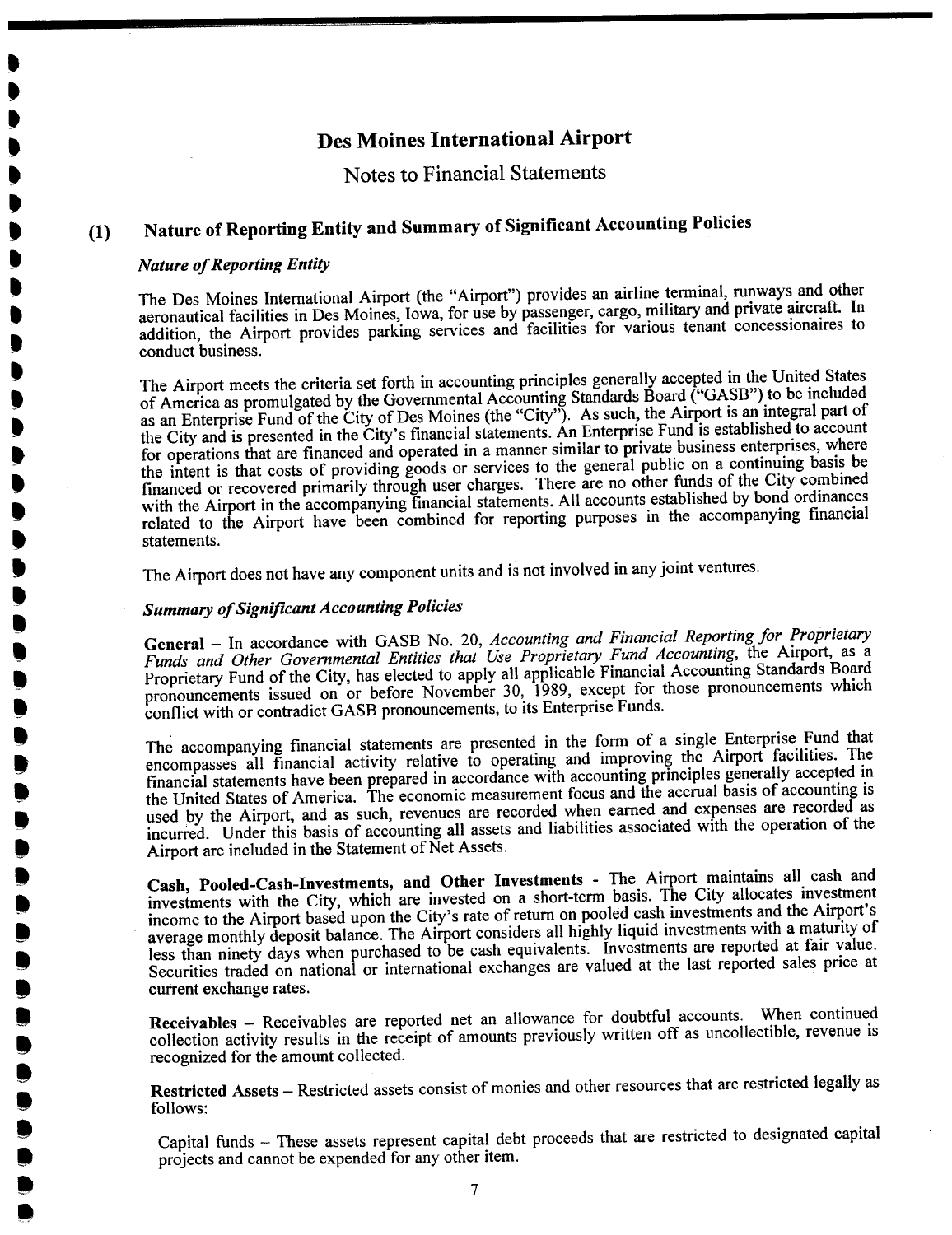. ,<br>! .<br>! **.** .<br>D<br>-.<br>. .<br>! **.** .<br>! .<br>! .<br>! .<br>. .<br>! .<br>. .<br>. .<br>! .<br>. t<br>D .<br>! ,<br>) ,<br>)<br>. .<br>! .<br>)

> I) **.** ,<br>)

I) I) I) t .

> I) I) I) I) I) I) I) I) t .

> > l)

#### Notes to Financial Statements

Passenger Facility Charge (PFC) funds - These assets represent PFC charges collections based on an approved FAA application to "impose" such charges on enplaned passengers at the Airport. These funds are restricted for designated capital projects and any debt incurred to finance the construction of these projects. The Airport recognizes and reports as non-operating revenue those PFCs that have been collected when all conditions have been met that entitles the Airport to retain the PFCs. Any PFCs received prior to this time for certain designated capital projects are reported as deferred revenue.

Revenue Bond funds - These assets represent general airport revenue bond reserve funds that must equal at least one year's principal and interest payments.

Compensated Absences - Vacation and sick leave vest over time and may be carried forward for subsequent use or payment upon termination, retirement, or death. Such sick leave that is paid upon death or retirement is paid at a rate and amount determined by the classification of the employee. These compensated absences are accrued as accrued employee benefits as they are eared.

Capital Assets - Capital assets consist of buildings and structures, parking, roadways, runways, taxiways, ramps and other airfield improvements, land improvements, fencing, lighting and signage, and equipment, furniture, and fixtures at the Airport and are stated at cost. Costs associated with the ongoing construction at the Airport are included in construction-in-process. Maintenance and repairs are expensed as incurred, and depreciation expense is provided on the straight-line method over the estimated useful lives of the depreciable property and equipment as follows:

| <b>Buildings</b>        | 40 years      |
|-------------------------|---------------|
| Improvements            | $20-50$ years |
| Machinery and Equipment | $5-10$ years  |

Interest expense on obligations incurred specifically to finance capital assets has been capitalized during the construction period net of interest earned on related investments acquired with proceeds of the related tax-exempt borrowings.

Rates and Charges - Annually, the Airport establishes airline rentals, landing fees, and other charges sufficient to recover the costs of operations, debt service, and maintenance related to the airfield, terminal building, aircraft parking apron, and other space utilized by the airlines. Any over or under collection of airline revenues in excess of or less than actual costs related to those cost (rate) centers is credited or billed to the airlines ratably over the subsequent fiscal year. Additionally, under current signatory airline agreements, the Airport shares net revenue, calculated in accordance with those agreements, with the signatory airlines.

Passenger Facility Charges - By letter dated November 29, 1993, the FAA issued a Record of Decision to the Airport that authorized the collection and expenditure of Passenger Facility Charge (PFC) revenue. PFC's are fees imposed on enplaning passengers by airports for the purpose of generating resources for airport projects that increase capacity, increase safety, or mitigate noise impacts. In the first application, the Airport received approval for a \$3 PFC to finance projects totaling approximately \$6.5 million. Collection for the first application began in March 1994. Records of decision on February 14, 1997, October 21, 1997, May 8, 1998, October 26, 1998, March 30, 1999, July 9, 1999, January 26, 2000, February 10, 2000, April 13, 2000, May 7, 2003, June 14, 2004, November 30,2004, April 21, 2005, March 24, 2005, July 19, 2005, and August 16, 2005, have amended the program. These have increased the authorized collections and project expenditures to approximately \$62.0 millon.

Additionally, the May 18, 2001 record of decision amended the PFC rate to increase the collection level to \$4.50.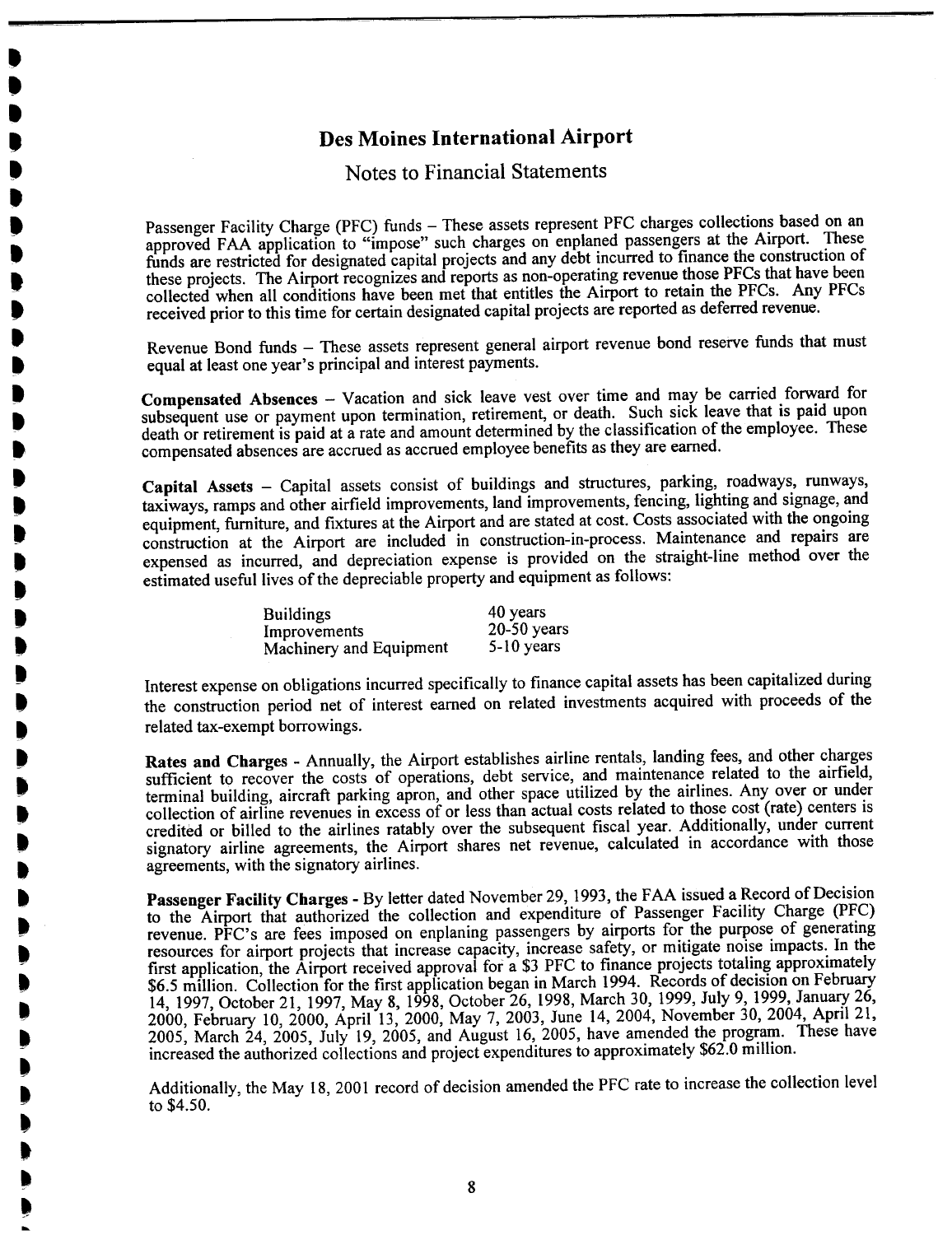t t t . t .<br>D **. .** . . . . . .<br>) . . .<br>. t .<br>. . .<br>) .<br>! .<br>. .<br>) .<br>.<br>. .<br>D ,<br>) ,<br>D .<br>! .<br>. .<br>! .<br>! .<br>. .<br>. ,<br>) ,<br>) .<br>. .<br>! .<br>! ,<br>! .<br>! ,<br>.<br>. .<br>.

#### Notes to Financial Statements

Charges collected and receivable are recorded as restricted assets. The balance in the restricted reserve asset accounts associated with PFC's totaled \$1,872,171 and \$3,188,909 at June 30,2006 and 2005, respectively.

Debt Issue Costs, Discounts and Premiums - Debt issuance costs, discounts and premiums are deferred and amortized over the life of the debt using the bonds-outstading method.

Inventories - Inventories are stated at cost and consist of consumable supplies. The cost of these supplies is recorded as an expense at the time the supplies are relieved from inventory for use. Inventories are priced on the first-in, first-out basis.

Revenue Recognition - The various types of Airport revenue are recognized as follows:

Airfield Landing Fees - Landing fees are principally generated from scheduled passenger and cargo carriers, as well as non-scheduled commercial aviation, and are based on the landed weight of the aircraft. The estimated landing fee structure is determined annually pursuant to an agreement between the Airport and each of the signatory airlines based on the operating budget of the Airport and is adjusted at year-end for the actual landed weight of all aircraft. Landing fees are recognized as revenue when the related facilities are utilized.

Terminal Rents and Concessions - Rental and concession fees are generated from airlines, parking facilties, food and beverage operations, rental car agencies, advertisers and other commercial tenants. Leases are for terms from one to ten years and generally require rentals based on the volume of business, Specific minimum annual rental payments are required for some of the leases. Rental revenue is recognized over the life of the respective leases and concession revenue is recognized based on reported concessionaire revenue.

Other - All other types of revenue are recognized when earned.

Estimates - The preparation of financial statements in conformity with accounting principles generally accepted in the United States of America requires management to make estimates and assumptions that affect certain reported amounts and disclosures. Accordingly, through subsequent events, actual results could differ from those estimated.

Operating and non-operating revenues and expenses - Operating revenues result from exchange transactions of airport activities. Non-operating revenues result from non-exchange transactions such as investment earnings and passenger facility charges. Expenses associated with operating the Airport facilties are considering operating expenses.

Net assets - Net assets represent the difference between assets and liabilities. Net assets invested in capital assets, net of related debt, consists of capital assets, net of accumulated depreciation, reduced by any outstanding balances of any borrowings, used for the acquisition, construction, or improvement of those assets. Net assets are reported as restricted when there are limitations imposed on their use either through enabling legislation adopted by the Airport or through external restrictions imposed by creditors, grantors, or laws or regulations of ôther governments. When an expense is incurred for purposes for which both restricted and unrestricted net assets are available, the Airport first applies restricted resources.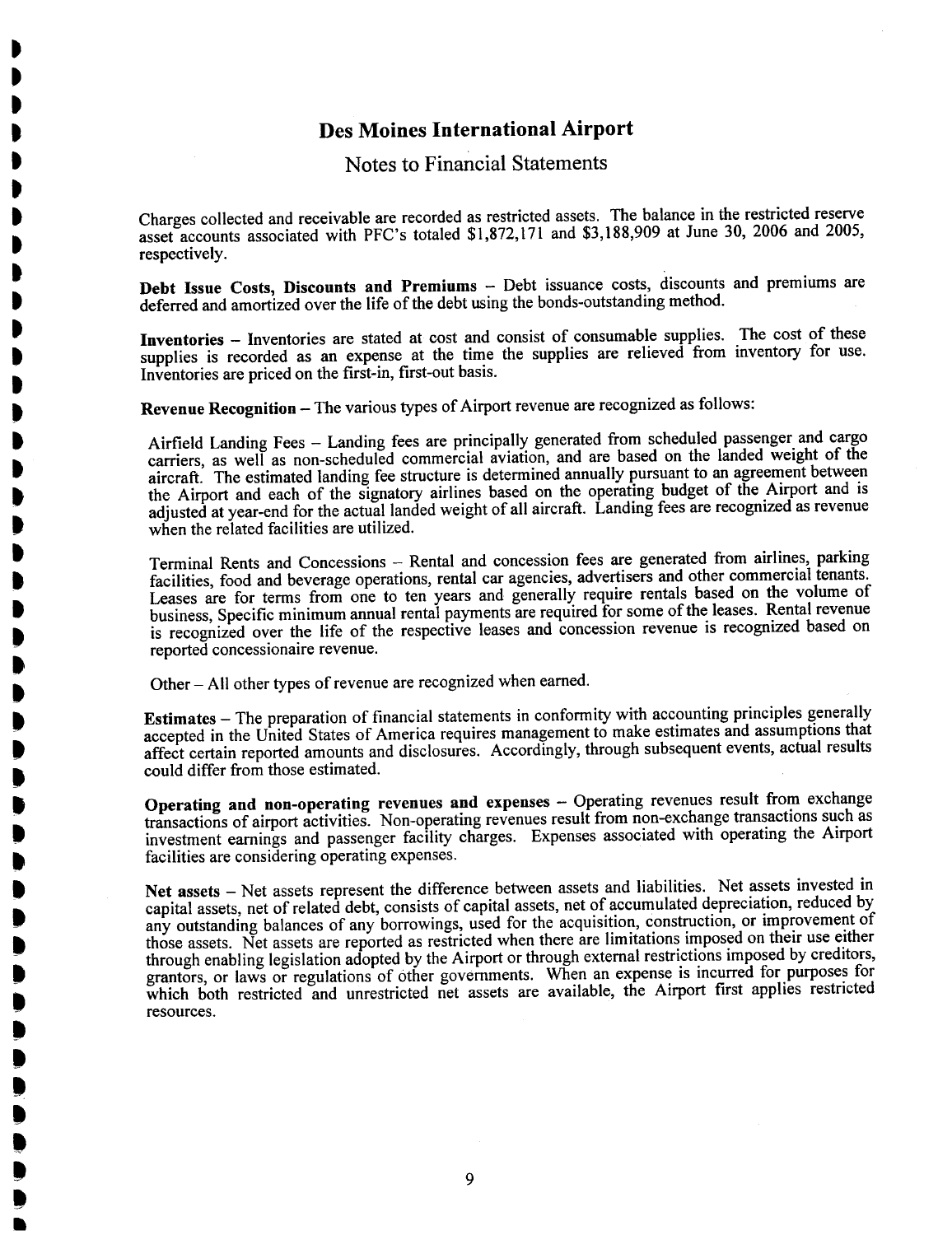**Notes to Financial Statements** 

#### $(2)$ **Equity in Cash and Pooled Cash Investments**

The Airport follows the City of Des Moines, Iowa's investment policy.

#### **Authorized Investments**

The City is authorized by statute to invest public funds in obligations of the United States government, its agencies and instrumentalities; certificates of deposit or other evidences of deposit at federally insured depository institutions approved pursuant to Chapter 12C, Code of Iowa; prime eligible bankers acceptances; certain high rated commercial paper; perfected repurchase agreements; certain registered open-end management investment companies; certain joint investment trusts; and warrants or improvement certificates of a drainage district. However, the City's investment policy additionally limits investments in commercial paper to obligations at the time of purchase rated within the two highest ratings, issued by nationally recognized statistical rating organizations with a maturity less than 270 days, provided that at the time of purchase no more than 10% of the investment portfolio be invested in commercial paper and no more than 5% of the investment portfolio shall be invested in securities of a single issuer. It also limits investments in prime bankers' acceptances to those that mature within 270 days and that are eligible for purchase by a federal reserve bank, provided that at the time of purchase no more than 5% of the investment portfolio shall be invested in the securities of a single issuer.

#### **Interest Rate Risk**

Interest rate risk is the risk that changes in market interest rates will adversely affect the fair value of an investment. Generally, the longer the maturity of an investment, the greater the sensitivity of its fair value to changes in market interest rates. In accordance with the City's investment policy, the Airport minimizes the market value risk of investments in the portfolio by structuring its investment portfolio so that securities mature to meet cash requirements for operations, thereby avoiding the need to sell securities in the open market prior to maturity.

Information about the sensitivity of the fair values of the Airport's investments to market interest rate fluctuations is provided by the following table that shows the distribution of the Airport's investments by maturity:

|                             |              | Current   |              | Investment Maturities (in Years) |         |
|-----------------------------|--------------|-----------|--------------|----------------------------------|---------|
| <b>Security Description</b> | Market Value |           | Less than 1  |                                  | 5 to 10 |
| FHLB Total                  |              | 3.074.211 | \$ 3.074.211 |                                  | -       |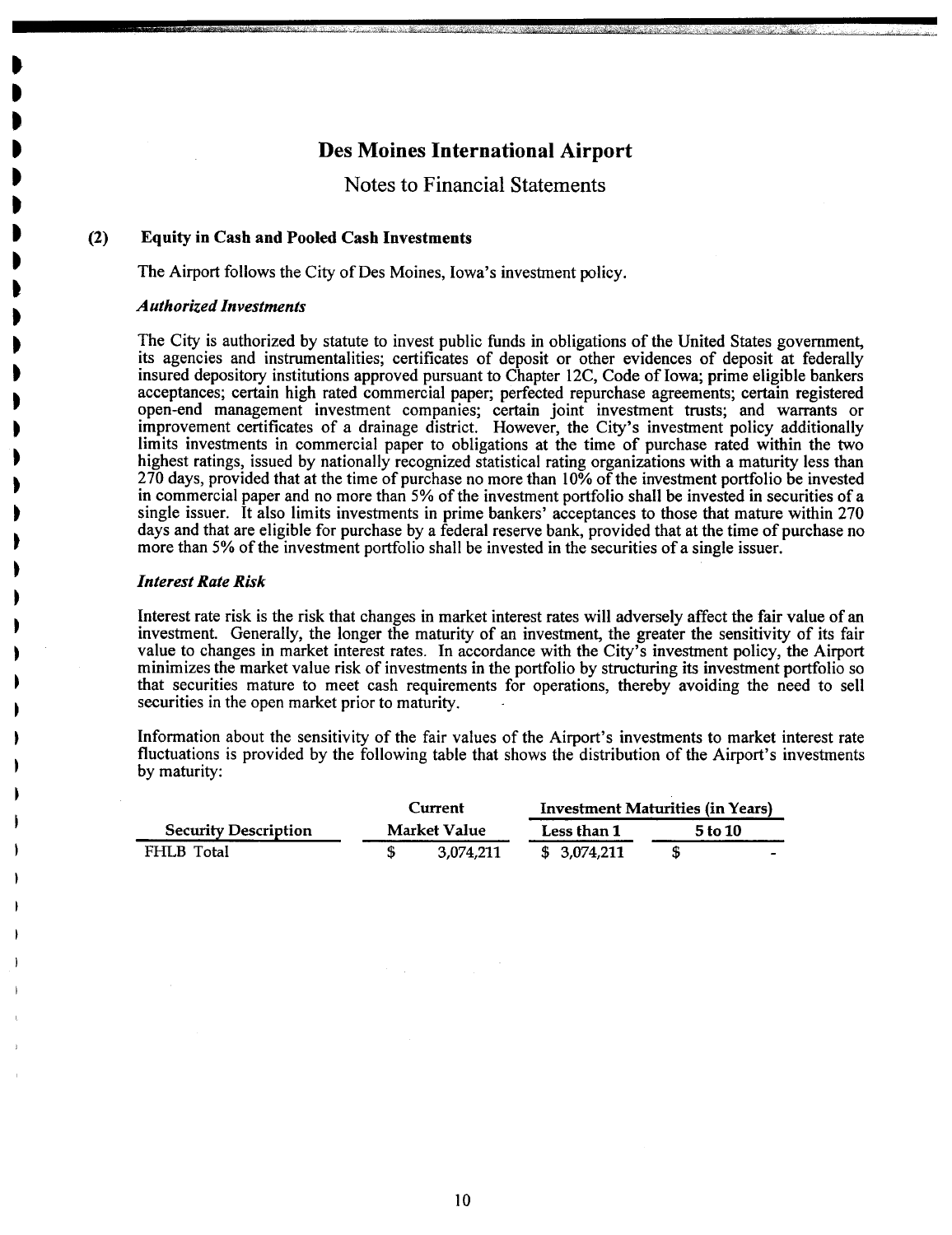Notes to Financial Statements

#### Credit Risk

. . . . . . . . . . . . . . . . . t t . , , , , . . .<br>) . .<br>D . . . .<br>) .<br>D t " " " " " " .<br>) **)** 

Generally, credit risk is the risk that the issuer of an investment will not fulfill its obligation to the holder of the investment. This is measured by the assignment of a rating by a nationally recognized statistical rating organization.

As of June 30, 2006, the Airport's investments were rated as follows:

| <b>Security Description</b> | Moody's | <b>Standard &amp; Poor's</b> |
|-----------------------------|---------|------------------------------|
| <b>FHLB</b>                 | Aaa     | AAA                          |

#### Concentration of credit risk

The City's investment policy seeks diversification to reduce overall portfolio risk while attaining benchmark average rates of return to meet all anticipated cash requirements. The policy requires that with the exception of U.S. Treasury securities, no more than 50% of the City's total investment portfolio will be invested in a single security type, and no more than 25% with a single financial institution. The City will invest in securities with varying maturities. Certificates of deposit will be limited to the amount approved by City Council for each financial institution in accordance with Chapter 12C of the Code of Iowa. Prime bankers' acceptances and commercial paper are limited as explained under authorized investments, above. The City's investments are in accordance with these policies regarding diversification. The investment in the FHLB is 100% of the investment portfolio in the Airport fund.

#### Custodial credit risk

Custodial credit risk for deposits is the risk that, in the event of the failure of a depository financial institution, the City will not be able to recover its deposits or will not be able to recover condition securities that are in the possession of an outside party. The custodial credit risk for investments is the risk that, in the event of the failure of the counterparty (e.g. broker-dealer) to a transaction, the  $\cos\theta$  trans not be able to recover the value of its investment or collateral securities that are in the possession of another party. Chapter 12c of the Code of Iowa requires all City funds be deposited into an approved depository and be either insured or collateralized. At June 30, 2006, the City's deposits were held in banks within the state of Iowa and covered by the state sinking fund per Section 12C.25 of the Code of Iowa.

At June 30, 2006, the Airport's investments were uninsured and unregistered held by the counterparty's trust department in the City's name.

#### (3) Capital Assets

A summary of the Airport's capital assets at June 30, 2006 and 2005, including changes occurring each of the fiscal years, is as follows: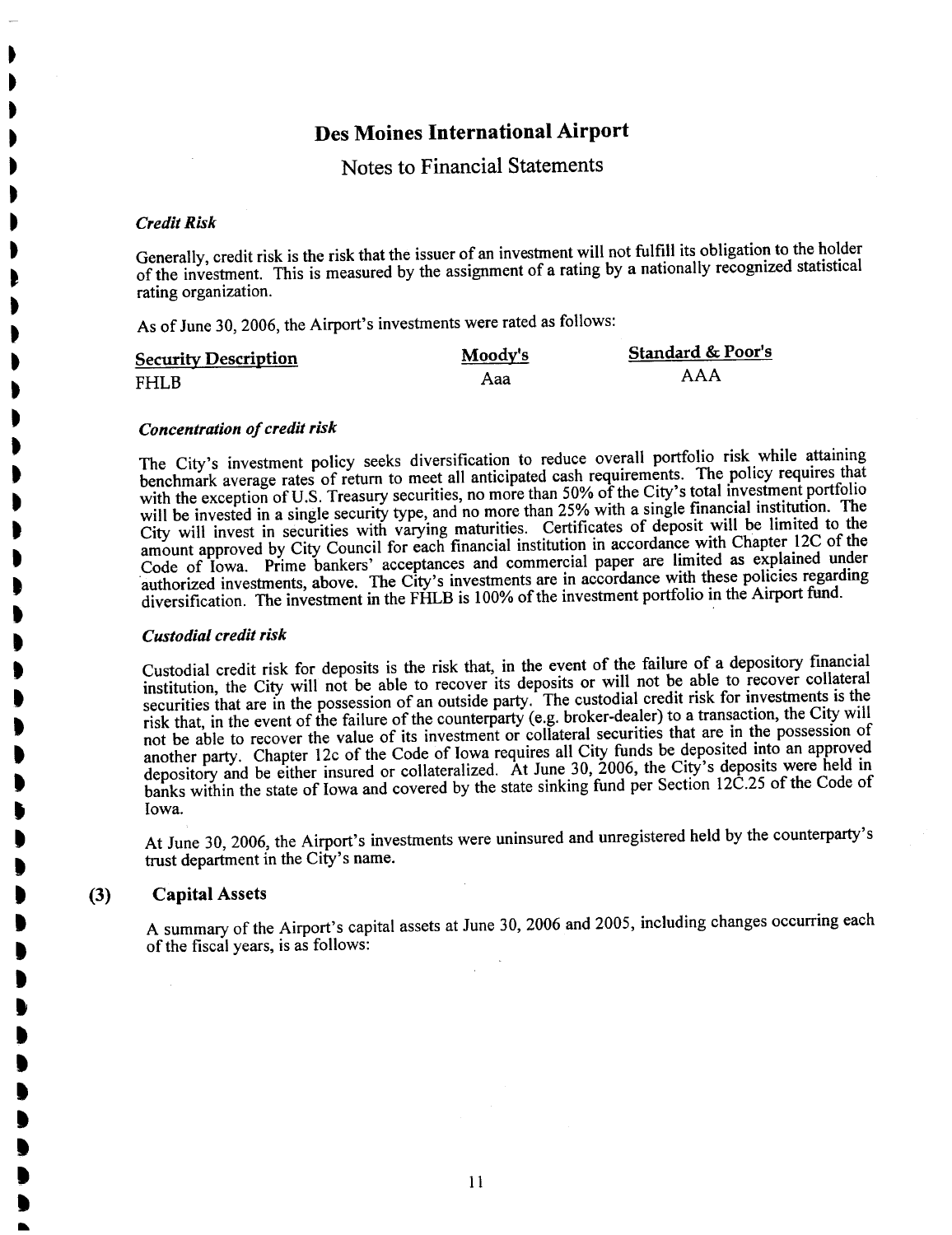. **. .**<br>. **.**<br>. **.**<br>. **. . .** .<br>. **. .**<br>. **. .**<br>. ,<br>) .<br>.<br>. .<br>! ,<br>.<br>. .<br>! .<br>! .<br>! .<br>) .<br>. .<br>) . . **.** t t t **.** . . . . t . . . . . . . .

#### Notes to Financial Statements

|                              | <b>Balance</b>              |                                                   |                      |                                                 | <b>Balance</b>               |
|------------------------------|-----------------------------|---------------------------------------------------|----------------------|-------------------------------------------------|------------------------------|
|                              | June 30, 2004               | <b>Additions</b>                                  | <b>Transfers</b>     | <b>Deletions</b>                                | June 30, 2005                |
| Non-depreciable assets:      |                             |                                                   |                      |                                                 |                              |
| Land                         | \$<br>42,591,302            | \$                                                | \$<br>90,964         | \$                                              | 42,682,266<br>\$             |
| Construction in progress     | 69,361,478                  | 22,066,684                                        | (5, 195, 711)        |                                                 | 86,232,451                   |
| Total non-depr. assets       | 111,952,780                 | 22,066,684                                        | (5, 104, 747)        |                                                 | 128,914,717                  |
| Depreciable assets:          |                             |                                                   |                      |                                                 |                              |
| Buildings & building impr.   | 48,611,117                  |                                                   | 571,022              |                                                 | 49,182,139                   |
| Other improvements           | 155,497,404                 |                                                   | 4,197,563            |                                                 | 159,694,967                  |
| Machinery and equipment      | 12,998,712                  | 737,539                                           | 336,162              | (257, 931)                                      | 13,814,482                   |
| Total depreciable assets     | 217,107,233                 | 737,539                                           | 5,104,747            | (257, 931)                                      | 222,691,588                  |
| Total capital assets         | 329,060,013                 | 22,804,223                                        |                      | (257, 931)                                      | 351,606,305                  |
| Accumulated depreciation:    |                             |                                                   |                      |                                                 |                              |
| <b>Building</b>              | 13,267,010                  | 906,347                                           |                      |                                                 | 14,173,357                   |
| Improvements                 | 68,951,081                  | 5,357,225                                         |                      |                                                 | 74,308,306                   |
| Machinery and equipment      | 8,736,895                   | 732,442                                           |                      | (241, 260)                                      | 9,228,077                    |
| Total                        | 90,954,986                  | 6,996,014                                         |                      | (241, 260)                                      | 97,709,740                   |
| Net capital assets           | \$238,105,027               | \$15,808,209                                      | \$                   | \$<br>(16, 671)                                 | \$253,896,565                |
|                              |                             |                                                   |                      |                                                 |                              |
|                              |                             |                                                   |                      |                                                 |                              |
|                              | <b>Balance</b>              |                                                   | <b>Transfers and</b> |                                                 | <b>Balance</b>               |
|                              | June 30, 2005               | <b>Additions</b>                                  | <b>Adjustments</b>   | <b>Deletions</b>                                | June 30, 2006                |
| Non-depreciable assets:      |                             |                                                   |                      |                                                 |                              |
| Land                         | S<br>42,682,266 \$          |                                                   | 3,339,623 \$         |                                                 | \$<br>46,021,889             |
| Construction in progress     | 86,232,451                  | 13,779,500                                        | (26, 187, 548)       |                                                 | 73,824,403                   |
| Total non-depreciable assets | 128,914,717                 | 13,779,500                                        | (22, 847, 925)       |                                                 | 119,846,292                  |
| Depreciable assets:          |                             |                                                   |                      |                                                 |                              |
| Buildings & building impr.   | 49,182,139                  |                                                   | 18,155,574           |                                                 | 67,337,713                   |
| Improvements                 | 159,694,967                 |                                                   | 4,692,351            |                                                 | 164,387,318                  |
| Machinery and equipment      | 13,814,482                  | 1,683,448                                         |                      | (50, 612)                                       | 15,447,318                   |
| Total depreciable assets     | 222,691,588                 | 1,683,448                                         | 22,847,925           | (50, 612)                                       | 247,172,349                  |
| Total capital assets         | 351,606,305                 | 15,462,948                                        |                      | (50, 612)                                       | 367,018,641                  |
| Accumulated depreciation:    |                             |                                                   |                      |                                                 |                              |
| Buildings & building impr.   | 14,173,357                  | 1,366,143                                         |                      |                                                 | 15,539,500                   |
| Improvements                 | 74,308,306                  | 5,541,463                                         |                      |                                                 | 79,849,769                   |
| Machinery and equipment      | 9,228,077                   | 709,161                                           |                      | (45, 551)                                       | 9,891,687                    |
| Total<br>Net capital assets  | 97,709,740<br>\$253,896,565 | 7,616,767<br>$\overline{\mathbf{s}}$<br>7,846,181 | $\overline{\$}$      | (45, 551)<br>$\overline{\mathbb{s}}$<br>(5,061) | 105,280,956<br>\$261,737,685 |

Construction-period interest costs of \$227,537 and \$251,268 have been reflected as capital asset additions for the years ended June 30, 2006 and 2005, respectively.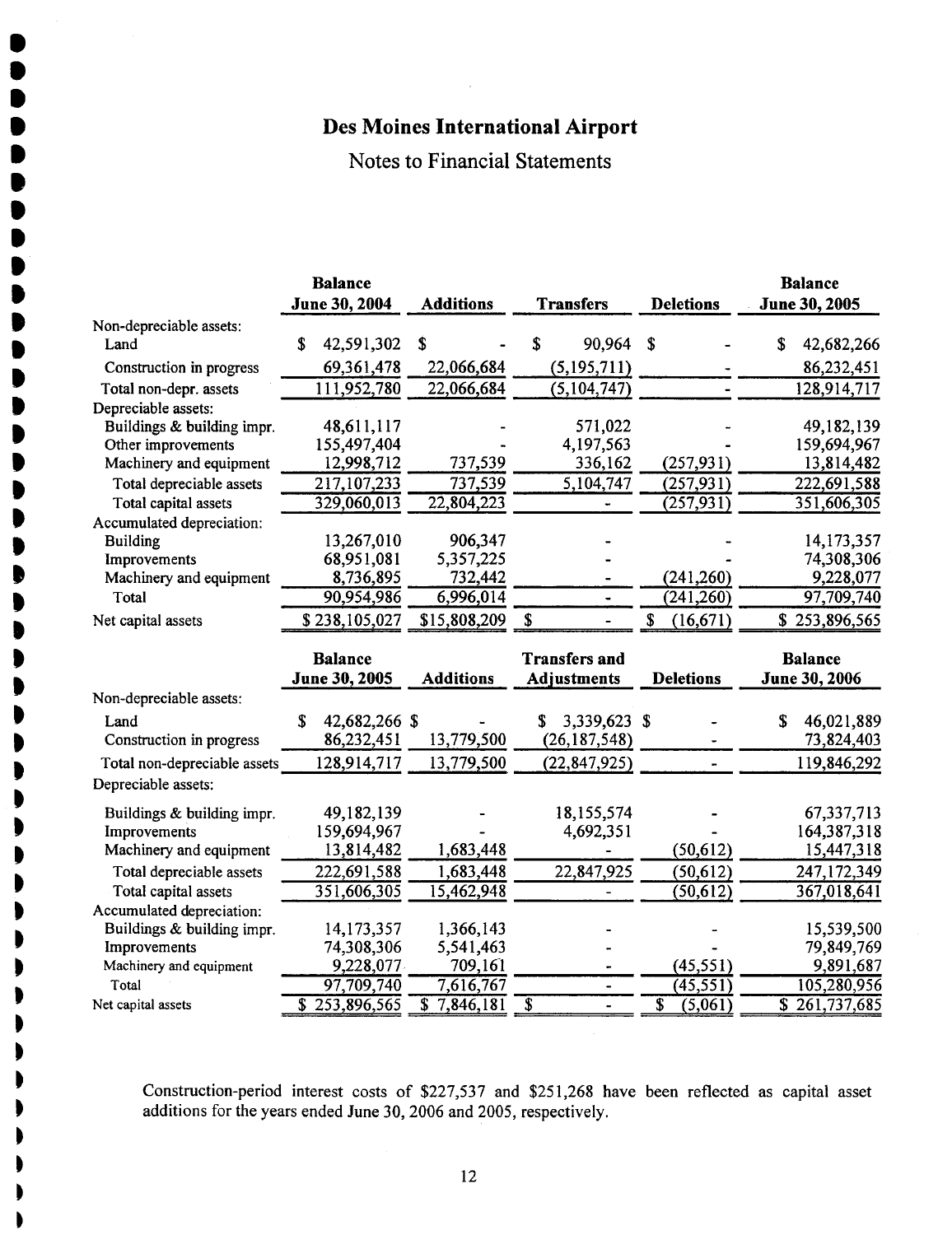Notes to Financial Statements

#### (4) Short-Term Debt

t t j<br>D t t . .<br>D **.** . . .<br>) . . .<br>) . . . t **.** . **.** . . . . . .

> ~ . . . . . . . . . . . . . . .

A summary of the Airport's short-term debt at June 30, 2006 and 2005, including the changes occurring during each of the fiscal years, is as follows:

|                                                                        | <b>Commercial Paper Notes</b> |                                |    |                                         |   |                                           |
|------------------------------------------------------------------------|-------------------------------|--------------------------------|----|-----------------------------------------|---|-------------------------------------------|
|                                                                        |                               | PFC-backed,<br><b>Series A</b> |    | Non-PFC-backed,<br><b>Series C</b>      |   | Total                                     |
| Balance June 30, 2004<br><i><u><b>Issuances</b></u></i><br>Retirements | S                             | 1,900,000<br>(1,900,000)       | S  | 5,300,000<br>16,600,000<br>(14,600,000) | S | 7,200,000<br>16,600,000<br>(16, 500, 000) |
| Balance June 30, 2005<br><i>Issuances</i><br>Retirements               | S                             |                                | \$ | 7,300,000<br>14,600,000<br>(14,600,000) | S | 7,300,000<br>14,600,000<br>14,600,000     |
| Balance June 30, 2006                                                  |                               |                                |    | 7,300,000                               | S | 7,300,000                                 |

On June 28, i 999, the City established a PFC-backed commercial paper facility (Series A and Series B), supported by a bank's direct-pay letter of credit. This letter of credit was authorized in an amount not to exceed \$10,000,000. The City has pledged PFC revenue toward the repayment of all amounts borrowed. Amounts borrowed are to be used for Airport projects approved by the Federal Aviation Administration (FAA) under the PFC program.

On November 29, 2000, the City established a Non-PFC-backed commercial paper facilty, also supported by a direct-pay letter of credit from the same bank. This letter of credit was authorized in an amount not to exceed \$5,000,000. On October 8, 2003, the City entered into an amendment of this facilty and letter of credit, which increased the authorized amount of borrowings to \$12,000,000. The non-PFC-backed commercial paper revenue note contains a covenant in which net revenues calculated in accordance with the agreement are not less than 110% of debt service requirements. The amounts outstanding under the Series C facility bear interest at variable rates (At June 30, 2006, the entire balance carried interest at 3.6%). The balance of the Series C facility line of credit was due in full on July 6, 2006, but under the arangement with the lending institution, the outstanding balance is to be remarketed and reissued as necessary throughout the remaining term of the agreement. The line of credit was renewed on July 6,2006. On October 12, 2006, the line of credit was remarketed and reissued with a maturity of February 12,2007.

Each commercial paper facilty contains certain compliance covenants for the City. Management expects that permanent financing will eventually replace the Series C line of credit. However, due to uncertain duration of construction funded by the Series C program, a specific date has not yet been identified to incorporate such permanent financing. The letter of credit agreement with the bank currently extends through July 1, 2007.